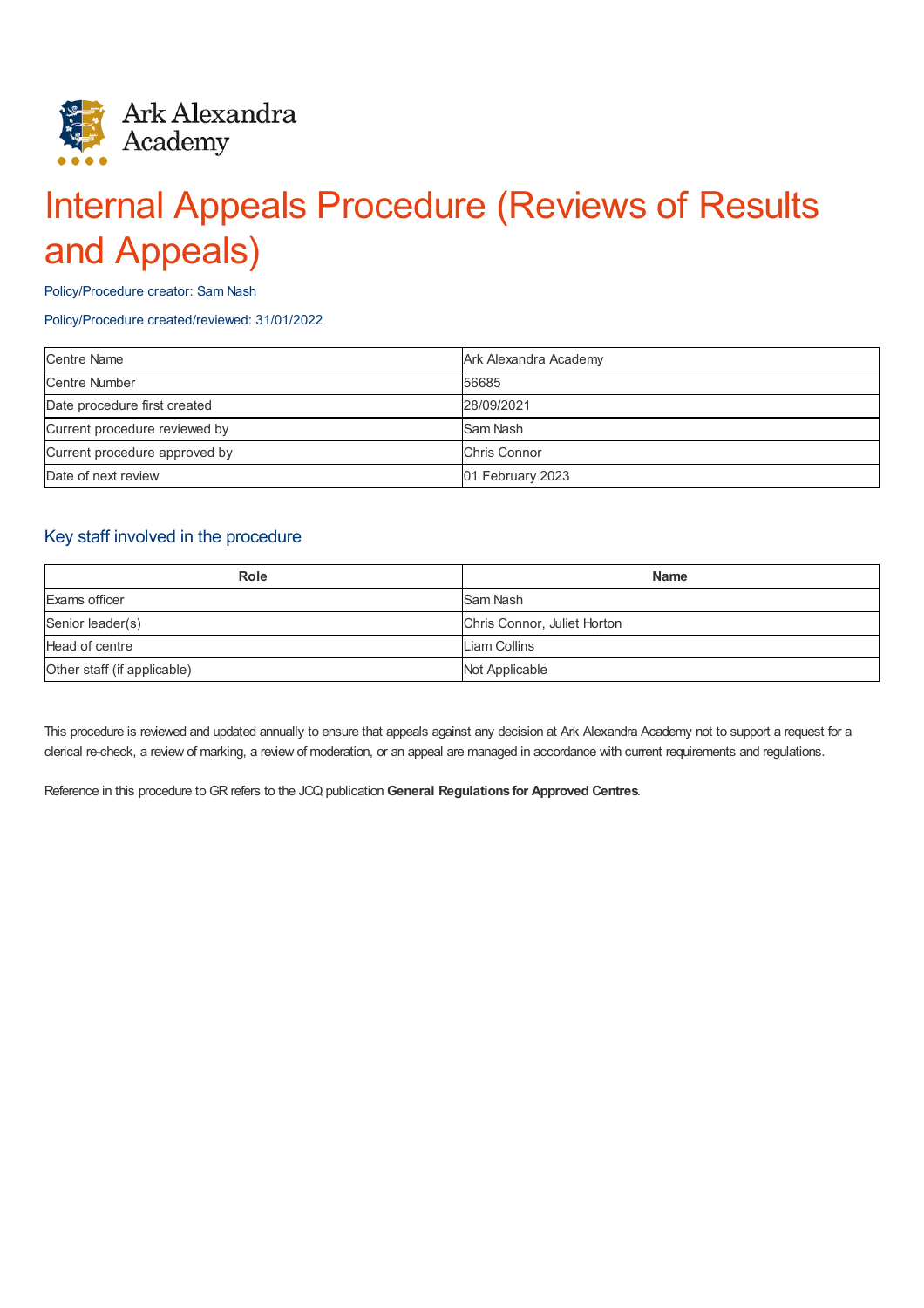# Introduction

Following the issue of results, awarding bodies make post-results services available (see below for details of how these are managed at Ark Alexandra Academy)

If teaching staff at Ark Alexandra Academy or a candidate (or his/her parent/carer) have a concern that a result may not be accurate, post-results services may be considered.

The JCQ post-results services currently available are detailed below.

#### **Reviewsof Results** (RoRs):

- Service 1 (Clerical re-check) This is the only service that can be requested for objective tests (multiple choice tests)
- Service 2 (Review of marking)
- Priority Service 2 (Review of marking) This service is only available for externally assessed components of GCE A-level specifications (an individual awarding body may also offer this priority service for other qualifications)
- Service 3 (Review of moderation) This service is not available to an individual candidate

#### **Access to Scripts** (ATS):

- Copies of scripts to support reviews of marking
- Copies of scripts to support teaching and learning

# Purpose of the procedure

The purpose of this procedure is to confirm the arrangements at Ark Alexandra Academy for dealing with candidate appeals against any centre decision not to support a clerical re-check, a review of marking, a review of moderation, or an appeal.

This procedure ensures compliance with JCQ regulations (GR 5.13) which state that centres must have available for inspection purposes and draw to the attention of candidates and their parents/carers, a written internal appeals procedure to manage disputes when a candidate disagrees with a centre decision not to support a clerical re-check, a review of marking, a review of moderation or an appeal.

# Post-results services

At Ark Alexandra Academy:

(updated 2021/22) Candidates are made aware of the arrangements for post-results services and the availability of senior members of centre staff immediately after the publication of results, before they sit any examinations

Candidates are made aware/informed by Candidates are informed by the issue of an individual school handbook to all students sitting exams in the current year.

Full details of the post-results services, internal deadline(s) for requesting a service and the fees charged (where applicable) are provided by The Exams Officer as near to the start of term 1 as possible and again on results days

#### Centre actions in response to a concern about a result

Where a concern is expressed that a particular result may not be accurate, Ark Alexandra Academy will:

Look at the marks awarded for each component part of the qualification alongside any mark schemes, relevant result reports, grade boundary information etc., when made available by the awarding body, to determine if the concern may be justified

For **written** components that contributed to the final grade, Ark Alexandra Academy will: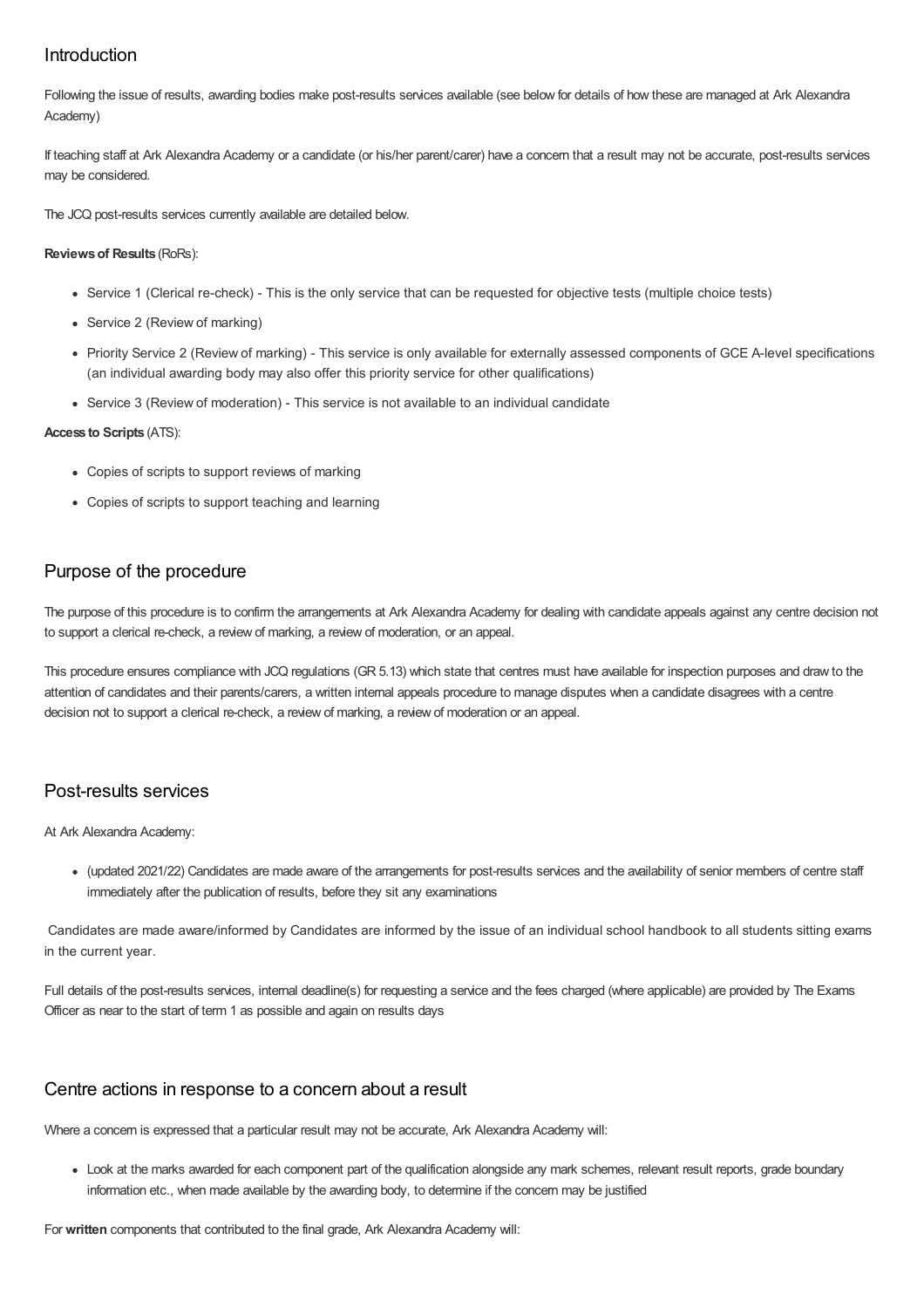Where a place a university or college is at risk, consider supporting a request for a Priority Service 2 review of marking

In all other instances:

- Consider accessing the script by:
	- (where the service is made available by the awarding body) requesting a priority copy of the candidate's script to support a review of marking by the awarding body deadline OR
	- (where the option is made available by the awarding body) viewing the candidate's marked script online to consider if requesting a review of marking is appropriate
- Collect written consent/permission from the candidate to access the script
- On access to the script, consider if it is felt that the agreed mark scheme has been applied correctly in the original marking and if the centre considers there are any errors in the marking
- Support a request for the appropriate Review of Results service (clerical re-check or review of marking) if any error is identified
- Collect written consent from the candidate to request the Review of Results service before the request is submitted
- Where relevant, advise an affected candidate to inform any third party (such as a university or college) that a review of marking has been submitted to an awarding body

Additional centre-specific actions:

#### Not applicable

For **moderated** components that contributed to the final grade Ark Alexandra Academy will:

- Confirm that a review of moderation cannot be undertaken on the work of an individual candidate or the work of candidates not in the original sample submitted for moderation
- Consult the moderator's report/feedback to identify any issues raised
- Determine if the centre's internally assessed marks have been accepted without change by the awarding body if this is the case, a Review of Results service 3 (Review of moderation) will not be available
- Determine if there are any grounds to submit a request for a review of moderation for all candidates in the original sample

Additional centre-specific actions:

Not applicable

#### Candidate consent

Ark Alexandra Academy will:

- Acquire written candidate consent (accepting informed consent via candidate email) in all cases before a request for a Review of Results service 1 or 2 (including priority service 2) is submitted to the awarding body
- Acquire informed candidate consent to confirm the candidate understands that the final subject grade and/or mark awarded following a clerical recheck or a review of marking, and any subsequent appeal, may be lower than, higher than, or the same as the result which was originally awarded
- Only collect candidate consent after the publication of results

Additional centre-specific actions:

Not applicable